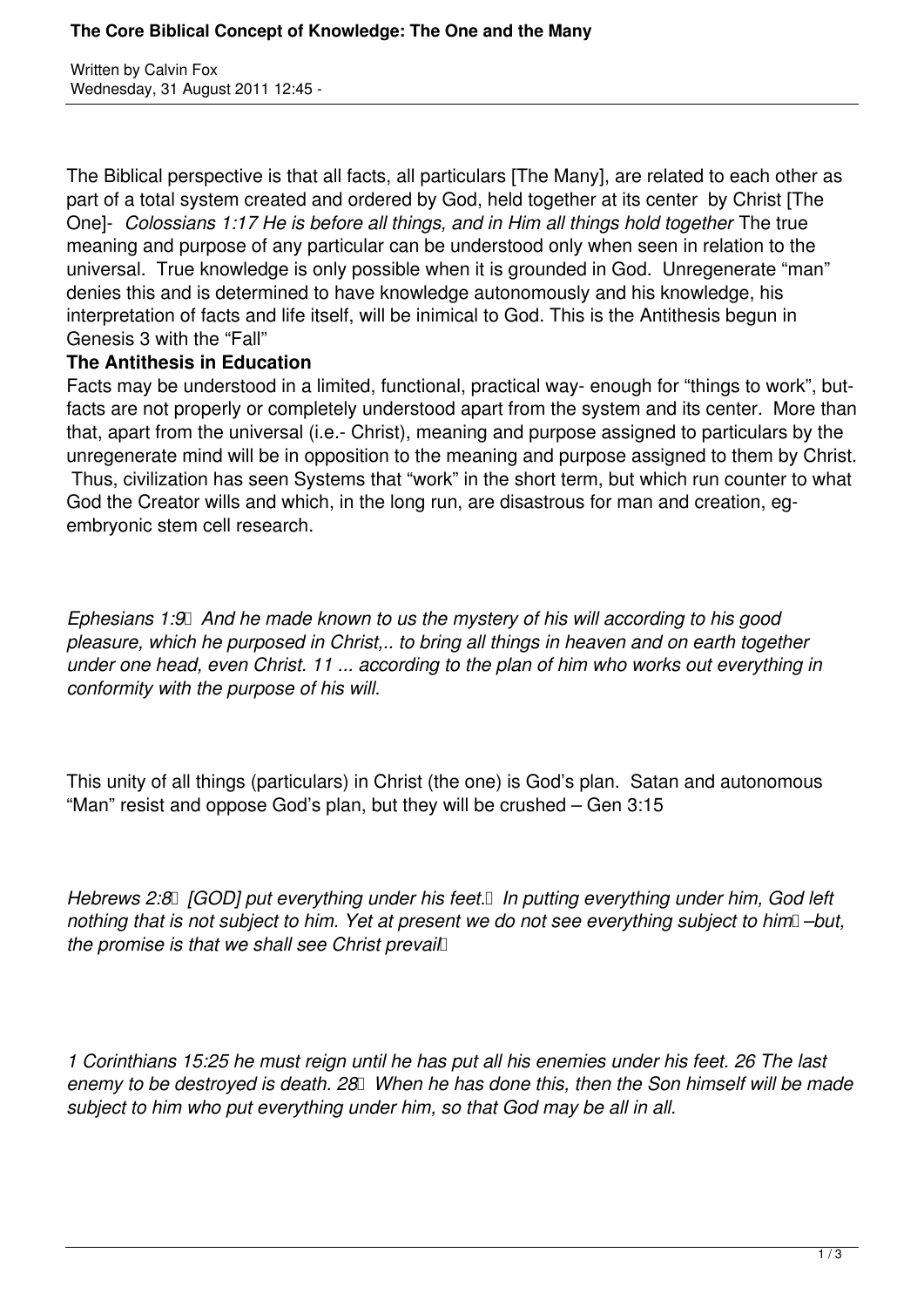Written by Calvin Fox Wednesday, 31 August 2011 12:45 -

## **The Thesis: Unity of All Things in Christ**

The true meanng and purpose of all particulars, of all that is- will eventually be understood when they are seen in connection with each other as they are in Christ.

*Hebrews 1:3 The Son is the radiance of God's glory and the exact representation of his being, sustaining all things by his powerful word.* 

*Phil 2:9 Therefore God has highly exalted him and bestowed on him the name that is above every name, 10 so that at the name of Jesus every knee should bow, in heaven and on earth and under the earth, 11and every tongue confess that Jesus Christ is Lord, to the glory of God the Father.*

We must heed the following admonition, especially in regard to schools and formal education:

*Colossians 2:1 I want you to know how much I am struggling for ... and for all who have not met me personally. 2 My purpose is that they may … know the mystery of God, namely, Christ, 3 in whom are hidden all the treasures of wisdom and knowledge. 4 I tell you this so that no one may deceive you by fine-sounding arguments.*  $\Box$  *6* $\Box$  *So then, just as you received Christ Jesus as* Lord, continue to live in him, 7 rooted and built up in him... 8 See to it that no one takes you *captive through [that type of] hollow and deceptive philosophy, which depends on human tradition and the basic principles of this world rather than on Christ. [Instead, learn philosophy, a world view, which depends on Christ 9 For in Christ all the fullness of the Deity lives in bodily form,10 and you have been given fullness in Christ, who is the head over every power and authority.* 

Even with today's abandoment of the Classic Liberal Arts and the current popular emphasis on Math, Physical Science and Technology, Schools teach more than data and information, technique and mechanics, functions and skills. They teach or communicate, in every subject and course and at every level, purpose, meaning and values.